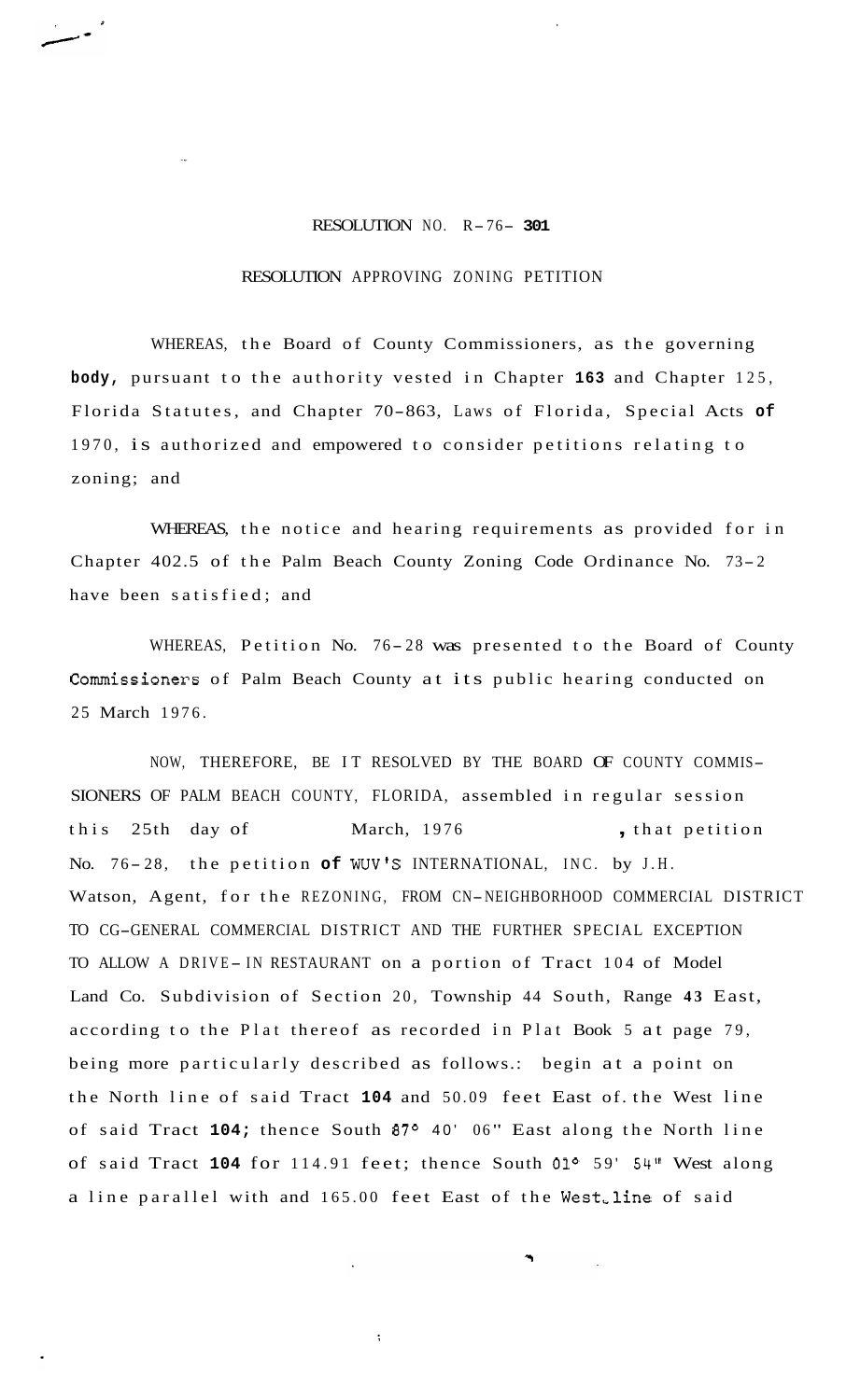Tract 104 for 165.00 feet; thence North 87° 40' 06" West for 130.00 feet to a point being 35.00 feet East of the West line of said Tract 104, said point also being on the East right-of-way line of Congress Avenue; thence North 01<sup>o</sup> 59' 54" East along the East right-of-way line of said Congress Avenue for 129.91 feet to a Point of Curve; thence Northeasterly along the arc of said curve, concave to the Southeast, having **a** radius of 15.00 feet and having a central angle of 90° 20' 00" for an arc distance of 23.65 feet to a point being 50.09 feet East of the West line of said Tract 104 and 20.00 feet South of the North line of said Tract 104; thence North 01° 59' 54" East for 20.00 feet to the Point of Beginning; containing 0.48 acres more **or** less. Said property located at the southeast corner of the intersection of Congress Avenue (S.R. 807) and 2nd Avenue North, was approved as advertised, subject to the following special conditions:

- 1, Developer shall be limited to one **(1)** driveway from Congress Avenue. Location and design to be approved by the County Engineer.
- 2. The design and location of the Development's entrances onto 2nd Avenue North shall be approved by the County Engineer.
- **3.** The "Drive-in Order Station" location shall be located *-to* provide the necessary car stacking and circulation, and be approved by the County Engineer.

Commissioner **Johnson** , moved for approval of the petition. The motion was seconded by Commissioner **Lytal** , and upon being put to a vote, the vote was as follows:

| E.W Weaver          | Yes    |
|---------------------|--------|
| Lake Lytal          | Yes    |
| Robert F. Culpepper | Yes    |
| Robert C. Johnson   | Yes    |
| William Medlen      | Absent |

The foregoing resolution was declared duly passed and adopted this **6th** day of **April**  of **25** March 1976. , 1976, confirming action **h** 

 $-2-$ 

 $\overline{\mathbf{z}}$